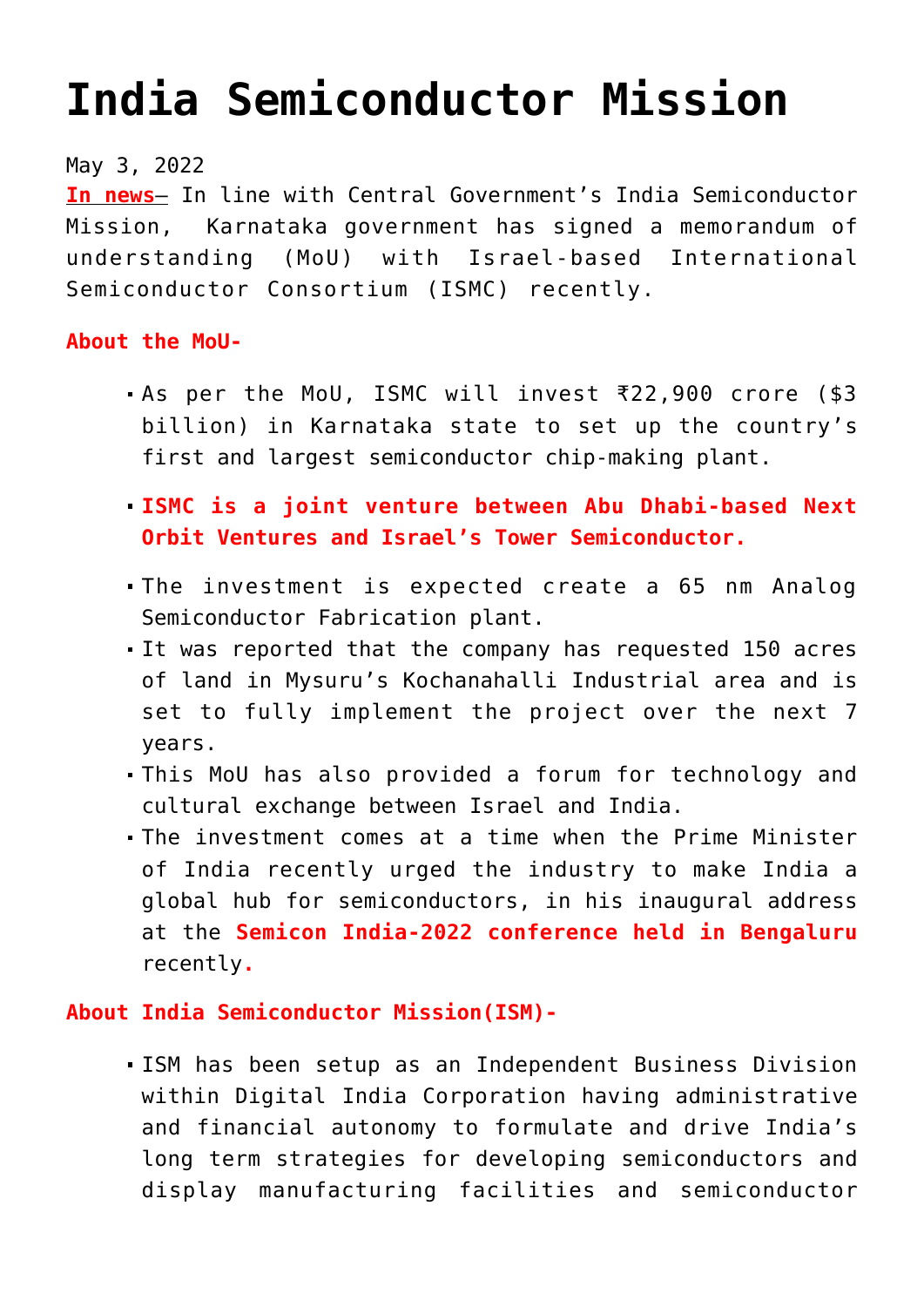design ecosystem.

- Envisioned to be led by global experts in the Semiconductor and Display industry, ISM will serve as the nodal agency for efficient, coherent and smooth implementation of the schemes.
- It also aims o provide financial support to companies investing in semiconductors, display manufacturing and design ecosystem.
- Following four schemes have been introduced under the aforesaid programme:
	- **Scheme for setting up of Semiconductor Fabs in India** provides fiscal support to eligible applicants for setting up of Semiconductor Fabs which is aimed at attracting large investments for setting up semiconductor wafer fabrication facilities in the country.
	- **Scheme for setting up of Display Fabs in India** provides fiscal support to eligible applicants for setting up of Display Fabs which is aimed at attracting large investments for setting up TFT LCD / AMOLED based display fabrication facilities in the country.
	- **Scheme for setting up of Compound Semiconductors / Silicon Photonics / Sensors Fab and Semiconductor Assembly, Testing, Marking and Packaging (ATMP) / OSAT facilities in India.**
- **Design Linked Incentive (DLI) Scheme** offers financial incentives, design infrastructure support across various stages of development and deployment of semiconductor design for Integrated Circuits (ICs), Chipsets, System on Chips (SoCs), Systems & IP Cores and semiconductor linked design.
- The total **fiscal outlay of the proposed schemes is INR 76,000 crore** which is fungible across different schemes.
- **The Vision of ISM is to build a vibrant semiconductor**